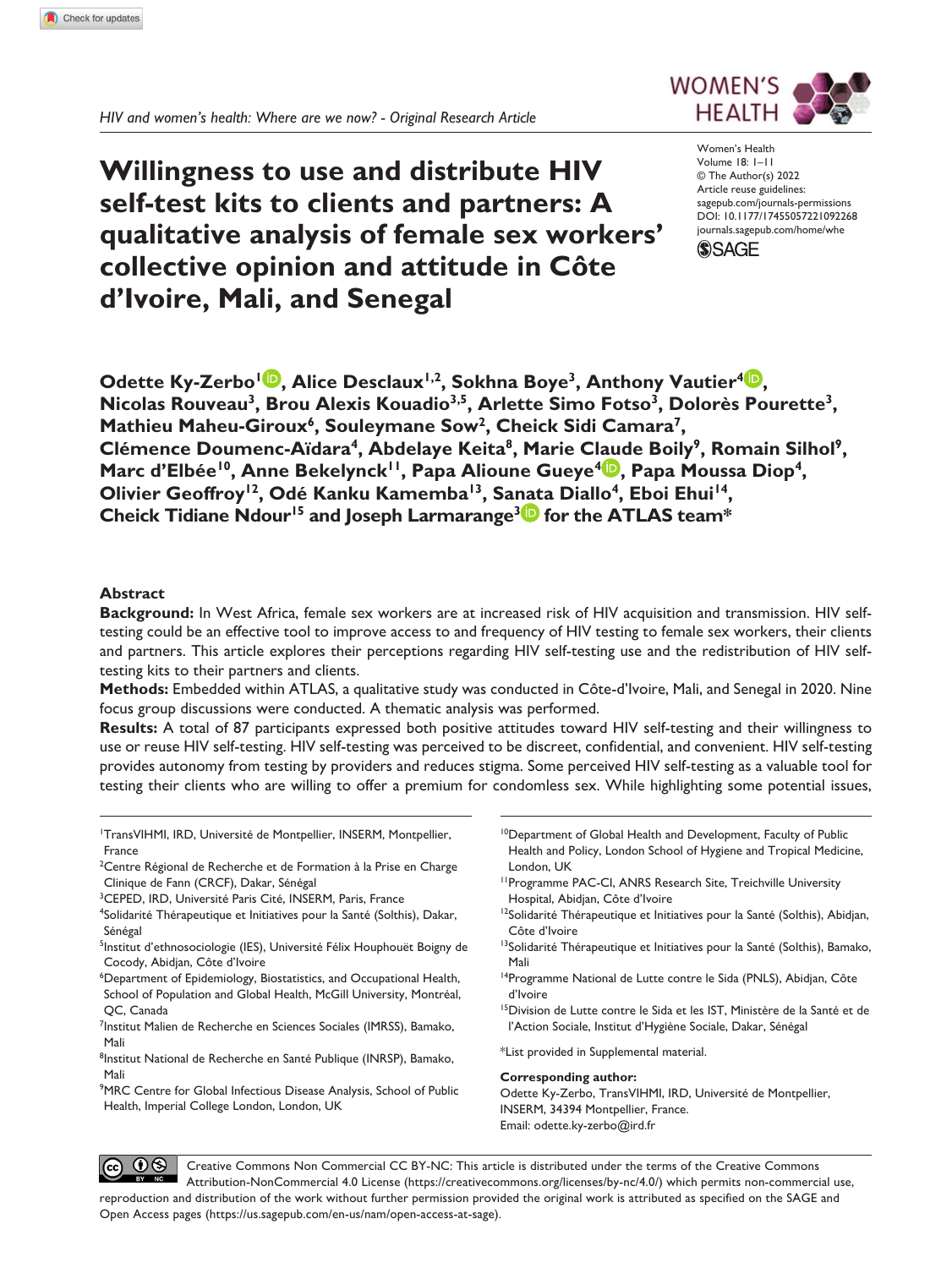overall, female sex workers were optimistic about linkage to confirmatory testing following a reactive HIV self-testing. Female sex workers expressed positive attitudes toward secondary distribution to their partners and clients, although it depended on relationship types. They seemed more enthusiastic about secondary distribution to their regular/emotional partners and regular clients with whom they had difficulty using condoms, and whom they knew enough to discuss HIV self-testing. However, they expressed that it could be more difficult with casual clients; the duration of the interaction being too short to discuss HIV self-testing, and they fear violence and/or losing them.

**Conclusion:** Overall, female sex workers have positive attitudes toward HIV self-testing use and are willing to redistribute to their regular partners and clients. However, they are reluctant to promote such use with their casual clients. HIV self-testing can improve access to HIV testing for female sex workers and the members of their sexual and social network.

#### **Keywords**

ATLAS, female sex workers, HIV self-testing, partners, perception, secondary distribution, West Africa

Date received: 15 October 2021; revised: 10 March 2022; accepted: 17 March 2022

# **Introduction**

Seven in 10 new HIV infections in West and Central Africa in 2019 occurred among key populations—sex workers, people who use drugs and men who have sex with men and their sexual partners.<sup>1</sup> In some West African countries, such as Senegal, female sex workers are more than 10 times more likely to be living with HIV than women not involved in sex work.2 Female sex workers are faced with overlapping vulnerabilities, including gender, power imbalance, and sexual risk factors. They also face social, individual, and structural barriers to testing, including perceived or real stigma within their communities and in facilities, as well as negative attitudes due to the perception related to sex work, $3-6$  financial constraints associated with the cost of travel and services, lack of time,<sup>4</sup> and the inadequacy of the hours at which some service are offered, given their work schedule.<sup>3,6</sup> In this West African region, perceived health care stigma was found to be prevalent and associated with experienced and social stigmas for female sex workers.<sup>7</sup> In addition, any breach of confidentiality on a positive test result could have negative consequences, such as loss of clients. To limit negative impacts, specific HIV services have been implemented in different countries by non-governmental organizations in collaboration with policy makers. Most often, community health workers are employed and they provide HIV decentralized services.<sup>8</sup> These are often responsive to the needs of the members of key population, who are often very stigmatized.<sup>9</sup> Attention is also paid to female sex workers accessibility to prevention services by policy makers who monitor access and report them to the *Joint United Nations Programme on HIV/AIDS* (UNAIDS).10

Female sex workers remain particularly vulnerable to HIV and their partners and clients<sup>2</sup> since the use of condoms cannot always be negotiated and access to biomedical prevention remains insufficient. Although the majority of female sex workers who identify themselves as women

who sell sex use condoms in most situations, it is difficult for them to negotiate safe sex with some partners, such as life partners, regular clients, those clients who are ready to pay a large amount of money for condomless sex, and clients who perpetrate violence.<sup>11</sup> Programs' efforts, including the development of community-based approaches, have improved female sex workers' access to HIV testing in sub-Saharan Africa.10 However, the HIV testing frequency of female sex workers remains suboptimal, and knowledge of HIV status among their sexual partners and clients is low, as most programs do not prioritize these individuals.

HIV self-testing (HIVST) could be an opportunity to improve female sex workers' regular testing.12 The World Health Organization (WHO)<sup>13</sup> defines HIVST as "a process in which people collect their own specimen (oral fluid or blood) using a simple, rapid HIV test and then perform the test and interpret their results when and where they want." It is a screening test that requires confirmation if the HIVST's result is reactive. When using HIVST kits, people can perform the test either with the assistance of trained staff (supervised testing) or by themselves (unsupervised testing). HIVST provides flexibility and empowerment and, thus, could improve the frequency of HIV testing among female sex workers. In addition to primary distribution—HIVST kits are distributed by peer educators to female sex workers for their personal use—HIVST allows secondary distribution as primary contacts are invited to redistribute some HIVST kits to their peers, partners, and relatives. As such, HIVST could be an opportunity to reach female sex workers' partners and clients, provided that they are willing to redistribute them. A few studies, however, have explored this type of female sex workers-led secondary distribution of HIVST.

HIVST implementation has been shown to improve the uptake and frequency of testing in most-at-risk populations.12–14 In West Africa, a few studies of HIVST have been conducted among members of key populations. The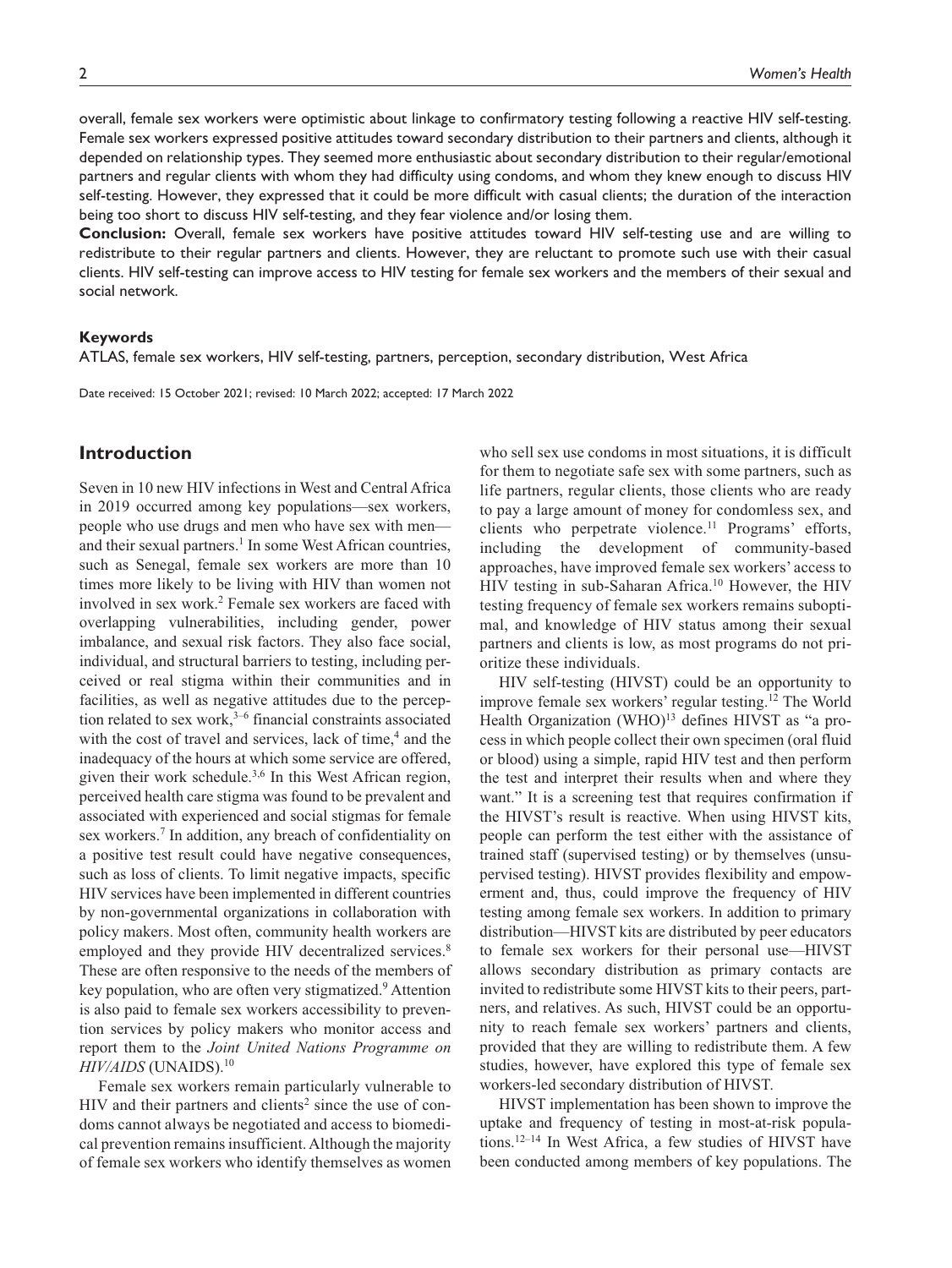little information on their perceptions and attitudes has been conducted in Nigeria and concerns men who have sex with men.<sup>15,16</sup> The majority of the studies of perceptions of HIVST in key populations have been among men who have sex with men and little is known about other non-men who have sex with men key populations. Perception studies among female sex workers in Eastern and Southern Africa have found that they are generally enthusiastic about the opportunity to use HIVST kits.<sup>14,17-19</sup> In francophone West Africa, a few studies on HIVST self-tests have been conducted among female sex workers. Until now, the literature has only included the results of a quantitative survey in Senegal, which indicated good acceptability of HIVST by key populations, including female sex workers.20 Little is known about their opinions on HIVST utilization and their willingness to redistribute it to their partners and clients.

The ATLAS program aims to promote and implement oral fluid HIVST in three West African countries (Côte d'Ivoire, Mali, and Senegal). It is funded by Innovation in Global Health (UNITAID) and implemented by a consortium led by Solidarité Thérapeutique et Initiatives pour la Santé (Solthis) and the French Research Institute for Sustainable Development (IRD) in close collaboration with national AIDS programs/councils in the three countries, civil society organizations, and the communities themselves. Over the period 2019–2022, ATLAS plans to deliver 400,000 HIVST kits through eight delivery channels combining facility- and community-based strategies and primary and secondary distribution. Taking into account the West African epidemiology, the main focus of the ATLAS program are key populations, that is, sex workers, men who have sex with men, people who use drugs and their sexual partners, peers and clients, people with sexually transmitted infections and their partners, and partners of people living with HIV and AIDS. Key population channels represent more than 85% of the total distribution. Tools and instructions for use have been developed to enable the accurate use of HIVST and promote and facilitate the link to confirmation and care, including complimentary leaflets, a demonstration video in French and national languages and a national free hotline in each country.

Given the epidemiological importance of female sex workers, we conducted a qualitative study within the ATLAS project. This study aims to understand the collective attitudes of female sex workers toward the use and distribution of oral fluid HIVST in three French-speaking West African countries: Côte d'Ivoire, Mali, and Senegal. Specifically, this article focuses on (1) female sex workers' attitudes toward HIVSTs and motivations for HIVST utilization, (2) their preferences for HIVST performing modalities, (3) their willingness to redistribute HIVSTs to their partners and clients, and (4) their perceptions of barriers to HIVST utilization by female sex workers.

## **Methods**

#### *Study setting*

A qualitative study was conducted in 2020 in Côte d'Ivoire (February), Mali (November), and Senegal (December): 1–2 years, after the implementation of the ATLAS program in these countries. Data were collected in urban and semi-urban settings in each country, where it is more likely to bring female sex workers together for focus group discussions (FGDs): Abidjan and Aboisso in Côte d'Ivoire; Bamako and Kati in Mali; and Dakar, Mbour, and Ziguinchor in Senegal. The ATLAS program was implemented in all study sites.

## *Data collection*

Peer educators from ATLAS implementation partners (community-based organizations) recruited the female sex workers using a convenience sampling design. Specifically, the participants were women and beneficiaries of community-based prevention, support and care organizations, and were identified as female sex workers by their peer educators. In collaboration with the researchers, eight to ten female sex workers who had previously used HIVST kits or not were invited by them to participate in FGD about HIVST. Peer educators who helped recruited participants were not involved in FGD.

The FGDs were organized by a core team of one female field coordinator (first author) and three research assistants (B.A.K., C.S.C., S.S.). They had a minimum education level of a master's degree in Sociology or public health (two PhD and two master's degree) and experience in conducting FGDs (O.K.Z. and B.A.K. in Côte d'Ivoire; FGD in Mali and Senegal were, respectively, lead by C.S.C. and S.S., supported by two young researchers). These teams were previously trained by the field coordinator on FGD organization. Researchers and participants did not know each other before. These researchers used a semi-structured guide covering four topics: (1) female sex workers' knowledge and perceptions of HIVST, (2) their opinions on the facilitators and barriers to HIVST use and selfreferral to confirmation services after a reactive HIVST result, (3) their willingness to distribute HIVST kits to their partners, clients and peers, and (4) their suggestions for effective HIVST distribution in their respective countries. Depending on the participants' statements, the sequence of questions could be altered. If clarifications were needed, simple follow-up questions were asked (e.g. "Could you tell more about that?"). The FGDs were conducted in French and/or in local languages (i.e. Bambara in Mali and Wolof in Senegal) according to the participants' preference. Before the start of the FGD, basic socio-demographic information of the participants was collected. If some participants had never previously used an HIVST, a peer educator provided information on HIVST and operating instructions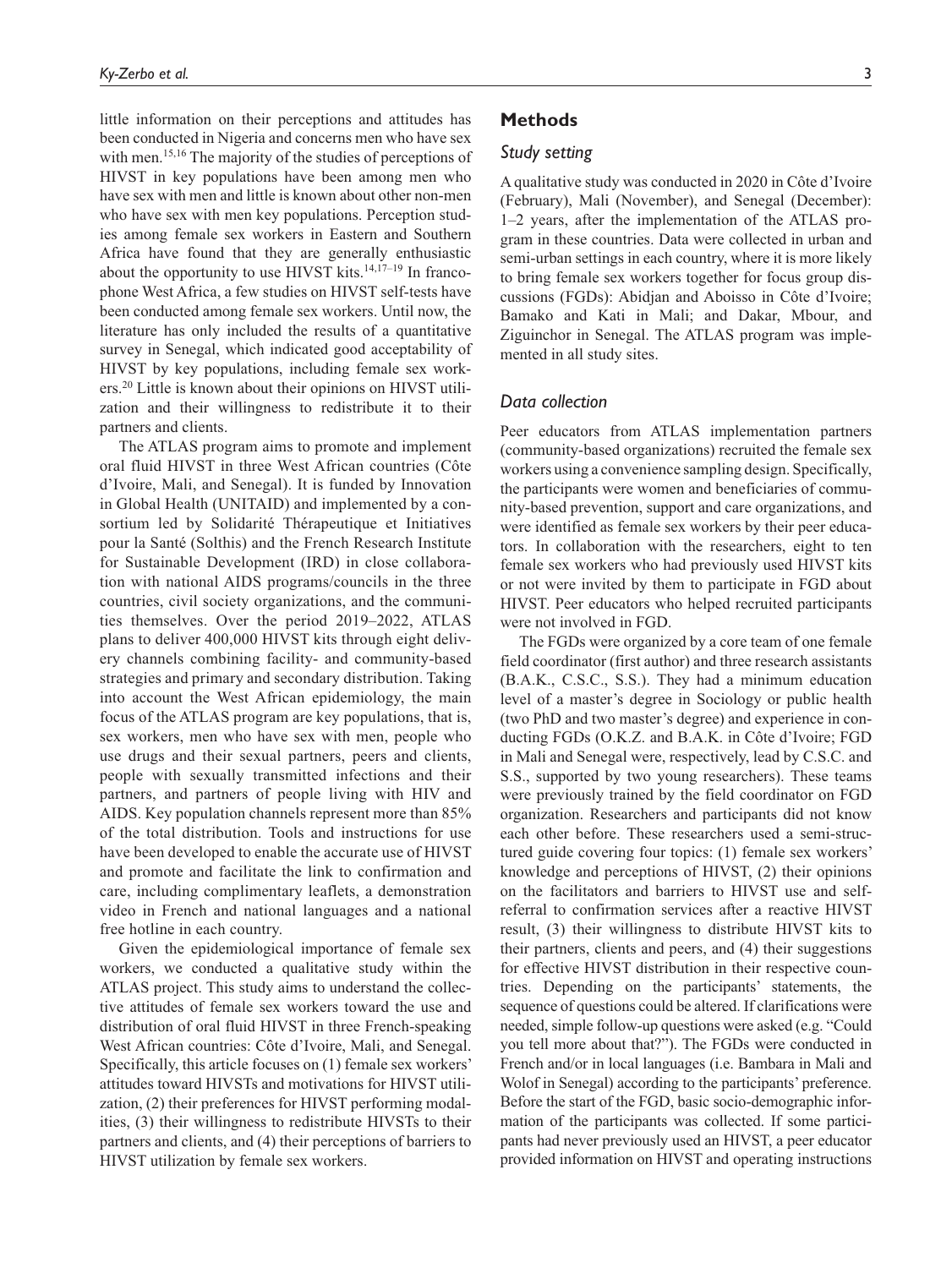and answered participants' questions before leaving the group. The FGDs lasted between 1.5 and 2h. A snack was served to the participants and, at the end of the FGD, each participant was reimbursed for her transportation costs (i.e. 2000 FCFA; about US\$4). Nine FGDs were organized in the seven sites. FGD ceased in the countries if no new information emerged from female sex workers.

#### *Data treatment and analysis*

The FGDs were audio-recorded with participants' consent. Non-French interviews were simultaneously translated and transcribed into French by one of the FGD organizers in each country. The transcripts were proofread by the field coordinator. The corrected versions were pseudonymized by deleting the names of people and places that were mentioned by the participants. Then, based on the FGD guide and the content of the transcripts, codes and subcodes were defined by the first author for data processing with Dedoose® software [\(https://www.dedoose.com/\)](https://www.dedoose.com/). The coding database was pretested by two researchers (first author and B.A.K.) and then corrected before the data were coded by the same researchers. The coding report was exported into word, and then a thematic analysis was carried out code by code, followed by a cross analysis to examine whether there are convergences or divergences according to the countries or the profiles of the sex workers. Because the focus of this article is perceptions and attitudes, participants' real experiences with HIVST use are not included in the analyses, although this will be the subject of a future one.

## *Ethical considerations*

ATLAS program is set up in close collaboration with the national AIDS program, implementing partners and communities. Three representatives of the national AIDS programs (A.K. in Mali, E.E. in Côte d'Ivoire, C.T.N. in Senegal) are co-authors of this article and they are involved in each step of the study (discussion on tools and protocol validation, data collection, analysis during the ATLAS consortium meeting). Both the research protocol and the data collection tools were approved by the WHO and the countries' ethics committees: WHO Ethical Research Committee (7 August 2019, reference: ERC 0003181); National Ethics Committee for Life Sciences and Health of Côte d'Ivoire (28 May 2019, reference: 049-19/MSHP/ CNESVS-kp); Ethics Committee of the Faculty of Medicine and Pharmacy of the University of Bamako, Mali (14 August 2019, reference: 2019/88/CE/FMPOS); and the National Ethics Committee for Health Research of Senegal (26 July 2019, protocol SEN19/32). Prior to FGD initiation, an information sheet was read to participants and translated into the local language when necessary. Confidentiality within the group was part of the content of

**Table 1.** Focus group discussions participants' profile.

| Characteristics  | Côte d'Ivoire | Mali | Senegal | Total          |
|------------------|---------------|------|---------|----------------|
| Age (years)      |               |      |         |                |
| $18 - 24$        | 17            | 9    |         | 27             |
| $25 - 34$        | 13            | 18   | 18      | 49             |
| 35 and above     |               |      | 10      | $\overline{2}$ |
| Education        |               |      |         |                |
| Not school       | 2             | 2    | 5       | 9              |
| Primary school   | 7             | 15   | 6       | 28             |
| High school      | 18            | 10   | 14      | 42             |
| University level |               |      | 3       | 5              |
| Marital status   |               |      |         |                |
| Single           | 28            | 26   | 24      | 78             |
| Married          | 3             | 2    | 3       | 8              |
| <b>Divorced</b>  |               | n    |         |                |

the information sheet. All participants signed a consent form to participate in the study and the audio recordings. No names were recorded. To ensure anonymity, each participant was assigned an identification number at the beginning of the interview, which was used to identify her. The FGDs were conducted in private spaces in community-based organizations' offices where staff members are well informed about the importance of confidentiality for key populations. The audio recordings will be destroyed at the end of the project.

# **Results**

## *Participants*

A total of 87 female sex workers were recruited: 30 in Côte d'Ivoire, 29 in Mali, and 28 in Senegal. The average age of the participants was 27 years. The majority were single (78 single, 8 married, and 1 divorced). They often had some schooling (29 had primary education, 42 secondary education, and 6 higher education) (Table 1). In four FGDs (two in Côte d'Ivoire and two in Mali), 14 female sex workers (14/87) had never used HIVST before.

*Female sex workers' attitudes toward HIVSTs and motivations to utilization.* A total of 73 female sex workers had used HIVST at least once. Based on this experience, they stated that they were ready to use them again. All participants who were new to HIVST because they had never heard of it or had never used it (14 female sex workers) expressed their willingness to use this new tool if it was offered to them. Their positive perceptions of HIVST drove these favorable attitudes of the participants.

*HIVST as a tool for addressing stigma in health facilities.* According to the participants, some of their female sex workers peers are reluctant to be tested in facilities because they do not want to meet someone they know who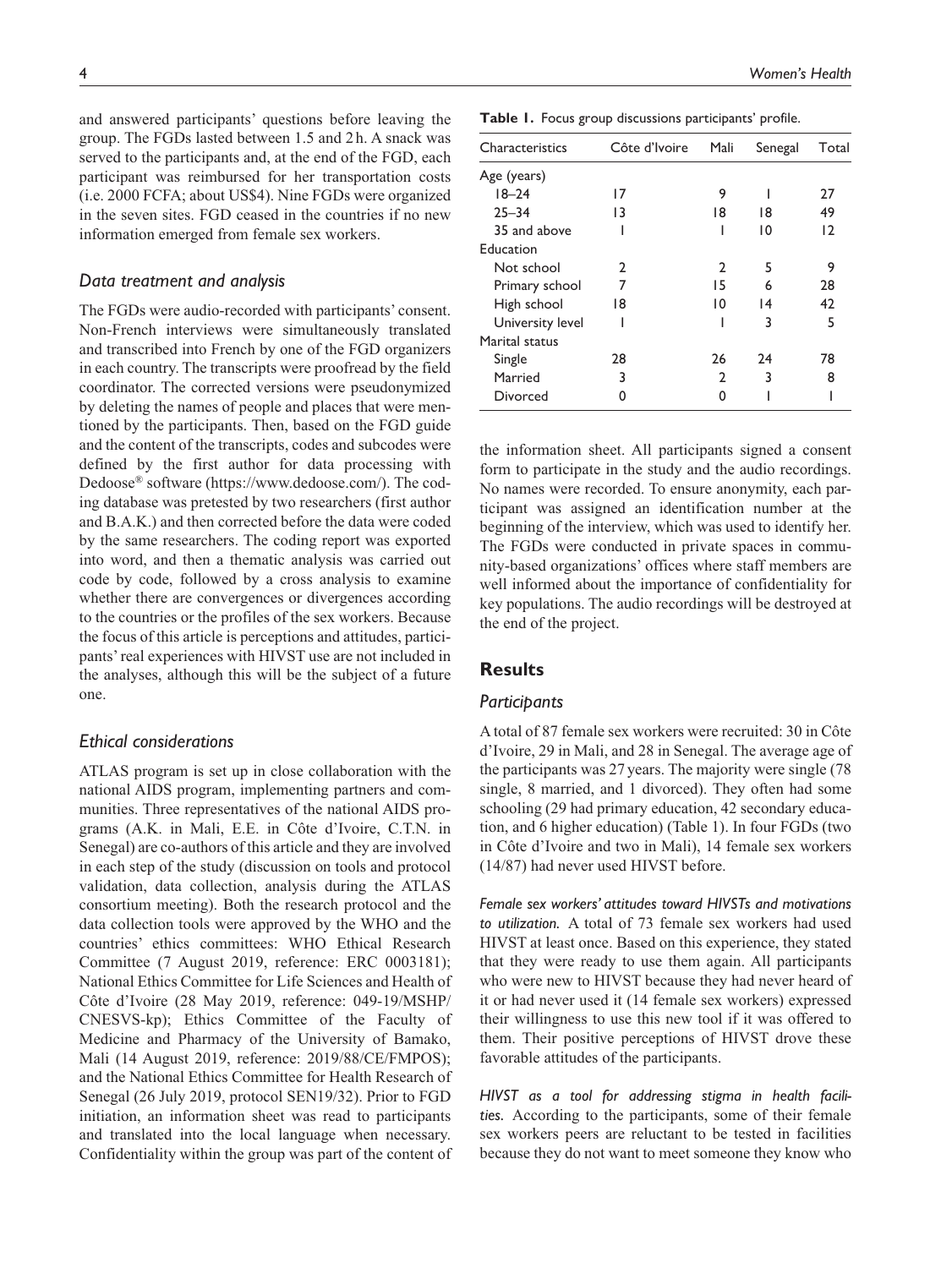might tell others that they have been tested for HIV. This could lead to a suspicion that they have taken sexual risks related to HIV or that they are HIV-positive. With HIVST, there is no need to attend a place that is considered to be related to HIV:

Some are also afraid to meet their relatives, they are afraid that these people will go and tell people that they have seen that person go for a HIV test, perhaps that person has AIDS. So for fear of being indexed in society they prefer to avoid testing. (Female sex worker, 19years, Mali)

In addition, going to health facilities would expose female sex workers to the stares and judgment of people around them. Some female sex workers reported that they had experienced stigma in such public places, including health and HIV testing facilities. Therefore, they reported that using HIVST helps maintain discretion, something that is difficult to achieve with facility-based testing. From their perspective, HIVST proposed by providers or distributed through their peers could help avoid some of the negative attitudes toward them. Such attitudes are also related to the behaviors of some providers that do not offer a hospitable environment. The way health services are organized does not always ensure the level of privacy expected by participants:

It's more confidential. You do it at home, and even the people you live with may not know. But with facility-based testing, you end up going to the hospital in large numbers to get it done. (Female sex worker, 27years, Senegal)

Overall, most female sex workers expressed a positive opinion about HIVST because they could use it to test in the place that was most convenient for them, in private, without exposing themselves to others. This aspect of HIVST seemed to be more critical for female sex workers in semi-urban areas, where there is more social proximity. In this context, there are more constraints on avoiding being identified as female sex workers.

*HIVST, a tool that provides greater control over information and reduces the risk of inadvertent disclosure of HIV status.* Outreach or mobile HIV testing services with peer educators remove the barriers associated with facilitybased testing identified above by participants. However, the organization of some community-based HIV testing services does not respect the private and confidential setting preferred by female sex workers. They criticize the attitudes and practices of some providers, usually peer educators, who offer services at the community level:

Picking [tests with blood sampling], they [community] providers] are sitting, they're watching. If you have a disease even, the ones around you, they're going to hear, "Baby, it's two lines, huh. Baby, it's one line." (Female sex worker, 25years, Côte d'Ivoire)

In addition, female sex workers do not have complete confidence in community providers to manage the confidentiality of their results when testing is done through these outreach strategies. Female sex workers and community providers often know each other, and there are fears that the providers will reveal their status to others if they test positive. This discretion with HIVST is even more appreciated in one of the semi-urban localities where it appeared that some female sex workers would be suspicious about mobile unit vehicles because they think there could be hidden cameras. This distrust does not seem to be limited to providers but also concerns peers and other members of their social network. Indeed, disclosure of their HIV status could leave them without clients.

For all these reasons, learning about one's HIV status "alone" seems an important first step for female sex workers. In the opinion of the study participants, conducting HIVST at home is better for maintaining confidentiality. In the case of a reactive test result, they could choose their care facility location, possibly outside of their living environment where they are known, or likely to be recognized. FGD participants in semi-rural areas of Côte d'Ivoire reported a preference for soliciting confirmatory testing and care at distant locations, such as Abidjan, if they were HIV-positive rather than in their locality of residence.

*HIVST, a tool to increase testing uptake and female sex workers' autonomy and empowerment.* Beyond the discretion and privacy that HIVST would provide, female sex workers expressed that HIVST empowered them. With HIVST, they can decide when, where and how to test, without relying on the services of a peer educator or health care professional. Doing the test "on their own," interpreting the results "on their own," and seeking care "on their own initiative" seems to be necessary to some female sex workers, who can assert control on their situation. Most participants desired this empowerment offered by HIVST:

I do it by myself, and then I can see my result myself. In addition, if it's positive, I can go to the hospital by myself. (Female sex worker, 26 years, Côte d'Ivoire)

This autonomy is facilitated by the oral fluid HIVST (as opposed to blood-based HIVST) and the availability of support tools to use the HIVST kits. In all three countries, most participants reported that they were not comfortable with needles or the sight of blood. The needles and syringes that are given as part of routine testing are said to cause pain. Female sex workers who are uncomfortable with pain or the sight of blood are unlikely to undergo conventional HIV testing. The perception that the blood collection equipment used by providers is a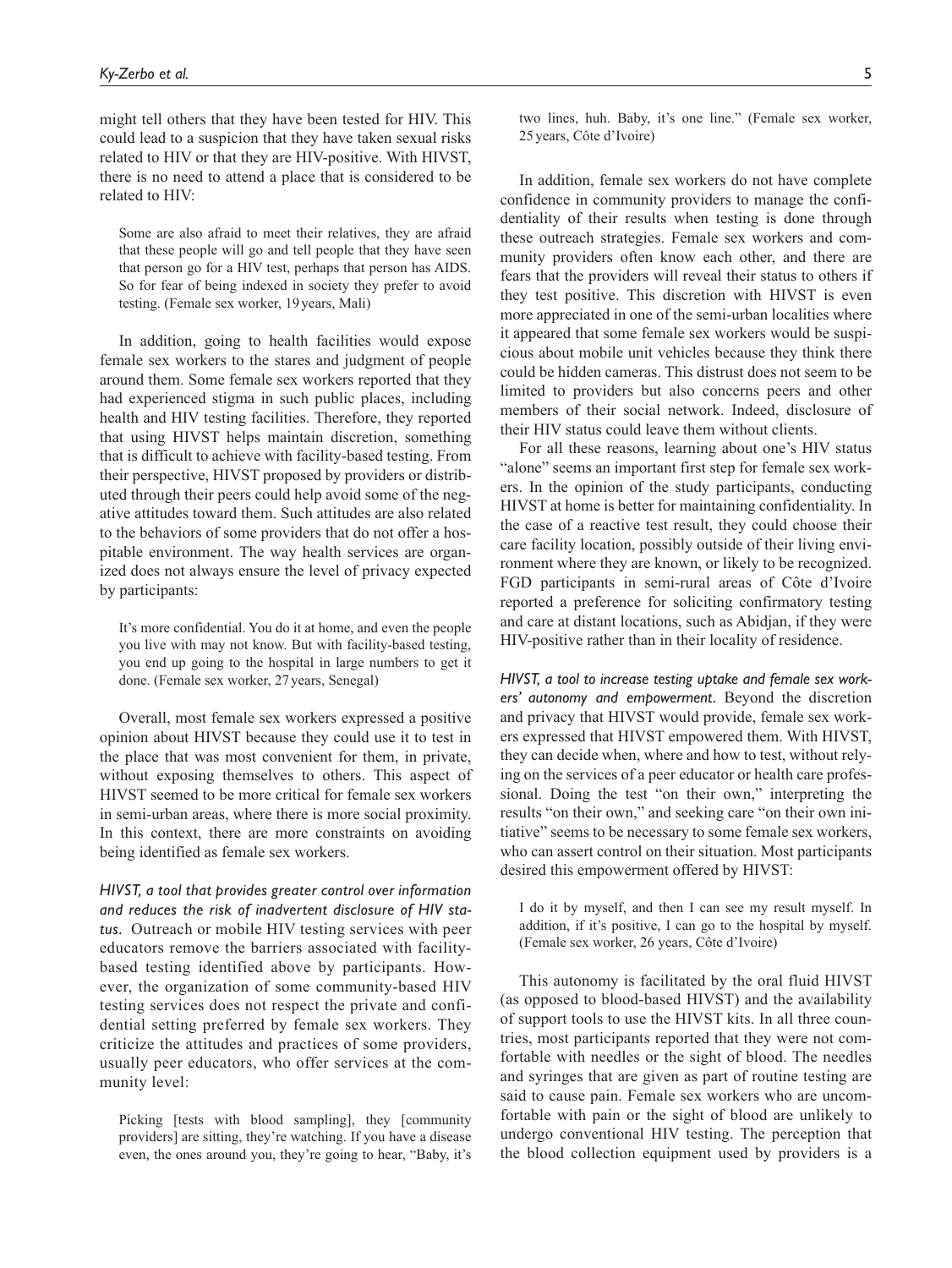potential source of HIV contamination was reported in one FGD. A couple of them said they had never been tested before oral fluid HIVST became available because they were afraid of being pricked.

Female sex workers also mentioned that, due to their activities, condoms might sometimes be damaged during sex. In such cases, they need to check their HIV status, and doing it immediately reassures them, although the results might be falsely negative due to the "window period" for seroconversion:

The condom sometimes may break when you enter the room with some [clients]. . . before, if the condom was damaged, you had to go to the health facility yourself to get tested, but now you can do it yourself . . . (Female sex worker, 26years, Mali)

HIVST can be available on demand and, according to some female sex workers, being able to use HIVST kits would help them save on transportation costs and time lost that they would incur if they had to go to a health facility for testing.

Finally, in addition to the ease of testing themselves for HIV, some female sex workers saw the HIVST as a riskreduction tool. They mentioned that some clients prefer not to use condoms. To protect themselves, female sex workers who know they are HIV-negative could offer HIVST kits to clients and limit their risk of acquiring HIV if the client's result is reactive. According to some, HIVST would be a tool for improving their "business," as it would help select those HIV-negative partners and clients to become regulars or help in the acceptance of unprotected sex, which pays better:

There are clients who don't like to use condoms, so they offer a lot of money for unprotected sex. . . If you have a HIVST kit with you, you give it to him so that he can do his test. . . If his result is non-reactive and you know that you don't have anything, then you negotiate for the money, and he becomes one of your favorite clients. (Female sex worker, 36 years, Mali)

*Supervised or unsupervised use of HIVST kits for female sex workers?* The vast majority of study participants stated that they would prefer to perform HIVST on their own, without supervision from peer educators. In addition to perceptions of enhanced confidentiality with unsupervised testing, this attitude was motivated by two main factors.

First, HIVST support tools for testing and referral to confirmation and care facilities were made available by the program: video, leaflets and brochures, free hotline, etc. They found that performing HIVST using these support tools was appropriate, allowing them to access information anonymously and more confidentially through the free hotline:

That's the purpose of the HIVST. It's to allow the user to do the test under confidentiality. So when you perform the HIVST alone, there is already the hotline that you can call or go to a center for more information in case the result is reactive. (Female sex worker, 29years, Mali)

The second reason was that HIVST is so easy to perform that they do not necessarily need physical assistance. Some participants expressed that supervision for HIVST should be reserved for two categories of female sex workers: (1) those who did not attend school and (2) those who "do not trust themselves," that is, those who have a higher probability of living with HIV and who have not yet to be diagnosed, to provide them with psychological support in case of a reactive result. The few female sex workers who expressed a preference for supervised testing justified for this latter reason.

*Female sex workers' perceptions of care referral after a reactive test.* According to most study participants, they and their peers who test positive would go for confirmatory testing to "get medication and live longer" and avoid transmitting the virus to their partners. However, for a few participants, female sex workers may face difficulties in confirming a reactive result. Such impediments include embarrassment/shame in reporting to caregivers that they had taken an HIVST that yielded a reactive result. In addition, barriers to routine HIV testing service uptake, such as lack of resources to travel to care sites and fear of breach of confidentiality, including fear of meeting an acquaintance at the care site, were also cited. This could result in female sex workers' stigmatization and the risk of losing clients. To encourage their peers who have a reactive result to seek confirmation, they made suggestions. These included the need to better inform female sex workers about the availability of effective HIV treatment and the need for providers to stay in touch with HIVST kit users. A practical solution was also proposed in Côte d'Ivoire and Senegal, namely, "community-based confirmation," which consists of mobile teams going to female sex workers' sites to confirm the results:

I think that those who came to us to give HIVSTs kits could also come back for confirmation. (Female sex worker, 38 years, Senegal)

*Female sex workers' willingness to redistribute HIVSTs to their partners and clients.* In all three countries, participants most often reported that they were willing to redistribute HIVST kits to their sexual partners. They would be more likely to offer HIVST kits to some sexual partners than to others, according to the nature of their emotional or social relationship. They distinguish three kinds of partners: their main partner, regular or preferred partners/clients, and casual clients.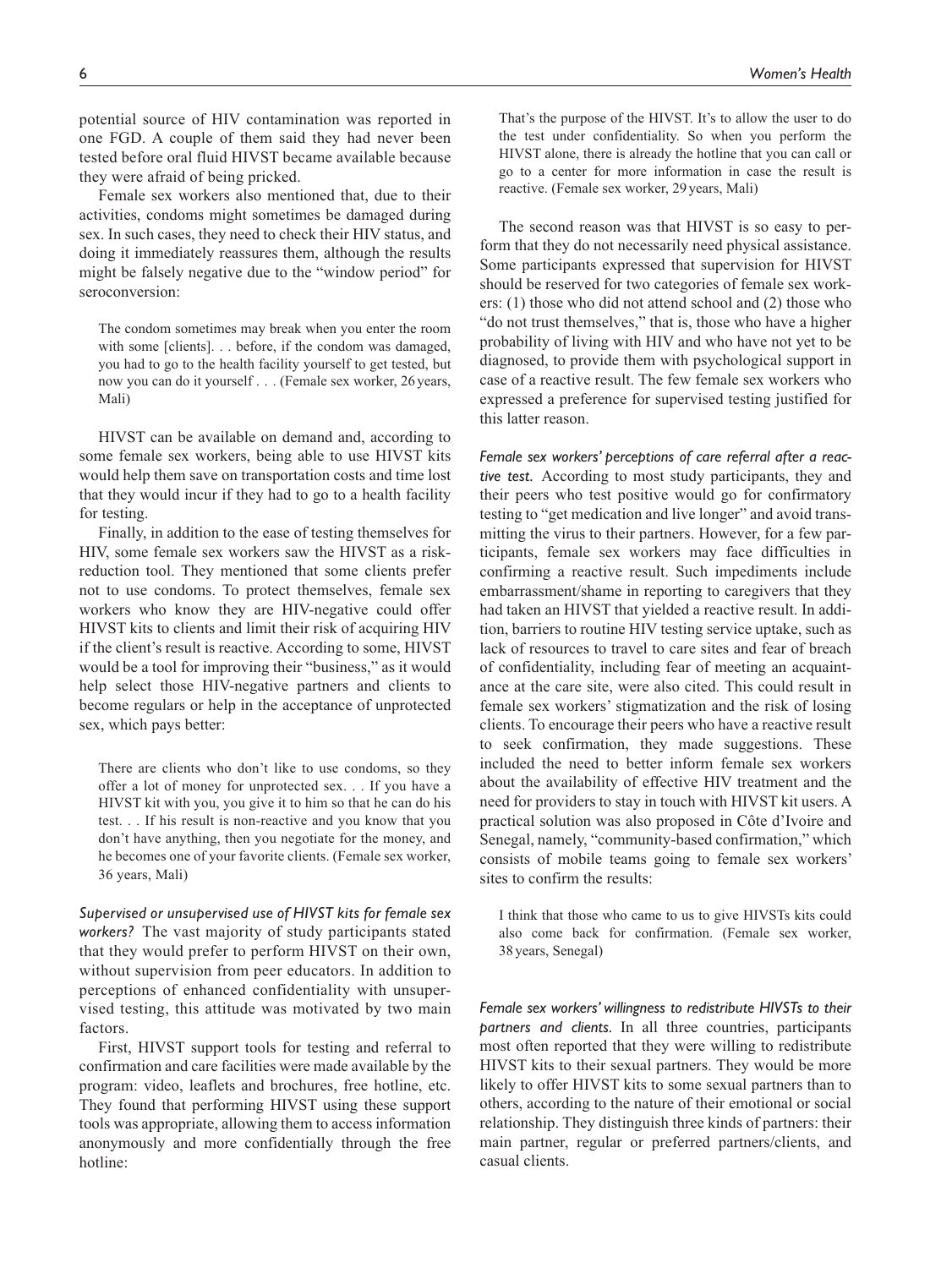*Main partner.* Female sex workers would be more concerned about the welfare of their main partner (i.e. the one they live with most often) and would want them to have access to care if they were found to be living with HIV or to adopt protective measures if they were HIV-negative. Some women felt that it would not be helpful for them to know their HIV status while ignoring their partners' status:

I think that if I get an HIVST kit for the person I'm with [the person she's living with], I'm going to give it to him because there's no sense in knowing my status, and he doesn't know about him. . . I can be negative while he is positive. I will say to myself, "Ok, I am healthy" and tomorrow [later] I can find myself infected. (Female sex worker, 26 years, Côte d'Ivoire)

In women's opinion, the partners with whom it would be easier to distribute HIVST kits are those with whom they live, who they depend on and who care for them when they are sick, for whom they have feelings. With these life partners, sex can often occur without condoms while they suspect that these men may have relationships with other women.

*Preferred or regular clients.* Women make a slight difference between their "main partner" and "preferred partners" or "regular clients." Condom use with regular clients would not be systematic. Female sex workers, especially if they are HIV-negative, would be willing to offer clients HIVST to determine their HIV status.

*Casual clients.* Some female sex workers were enthusiastic about using HIVST as a mean of improving their business and prevention for themselves by testing clients who refuse to use condoms:

When you receive a client who asks for unprotected sex, you offer him the HIVST kit. . . if the test is not reactive, you can earn more money with him, but if it is reactive, you have to use condoms. . .there are clients who don't like to use condoms, so they offer you a lot of money for unprotected sex. (Female sex worker, 36years, Mali)

In addition, some women expressed reluctance to distribute HIVSTs to casual clients for three main reasons. First, proposing HIVST requires prior preparation to introduce the topic of HIV and its consequences into the discussion/negotiation. If the partner or client expresses an interest, HIVST can be proposed. However, casual clients spend little time with female sex workers, which does not allow for bringing up the subject of HIV and then making the HIVST proposition:

Sometimes you can meet occasional people in passing, they offer you money for sex that you quickly share in 5 minutes and then everyone continues on their way . . . it's usually guys who do not even meet you. (Female sex worker, 30 years, Senegal)

Second, casual clients do not have an emotional attachment to female sex workers and would be likely to seek out others if an female sex worker talked to them about HIV. This would be a financial detriment to the female sex workers:

However, if you want to give it to a client, it's not easy because he comes and goes. If you offer it to him, he may not come back, and when he leaves, it's a loss for you. (Female sex worker, 20years, Mali)

Finally, some women fear that casual clients may have a violent reaction to the HIVST proposition:

For someone you just met for one night and you give him a test? However, instead, he's going to throw the test at you because it is not normal. (Female sex worker, 24years, Côte d'Ivoire)

For these reasons, a few women have stated that they would not offer HIVST to casual clients. Female sex workers' personal narratives of their HIVST experiences show slight differences according to the context of their sexual transactions, which shapes their partners' and clients' profiles.

# *Potential barriers to HIVST utilization by their peers*

According to FGD participants, their peers (i.e. declared or clandestine female sex workers) will also have a positive appreciation of HIVST and will adhere to this new HIV testing strategy. Women were confident that most of them would confirm the results if they tested reactive. However, two types of barriers specific to HIVST may limit female sex workers' willingness to use them. The first is the fear of technical innovation, which was especially noted in Mali. Indeed, according to those who mentioned it, this is a new approach to testing in the country, and some female sex workers may not trust this new tool to detect HIV correctly. This perception is partly related to the process that implies that there is a need to use the blood test for confirmation in case of a reactive result. For some, the requirement of a blood test would question the reliability of the HIVST kits:

The blood test is more complete for me because they take a blood sample, whereas when you do the HIVST, if the result is positive, you have to go and confirm it to know what it is. (Female sex worker, 25years, Senegal)

In Côte d'Ivoire and Senegal, some reported that female sex workers, mainly those who have never been to school,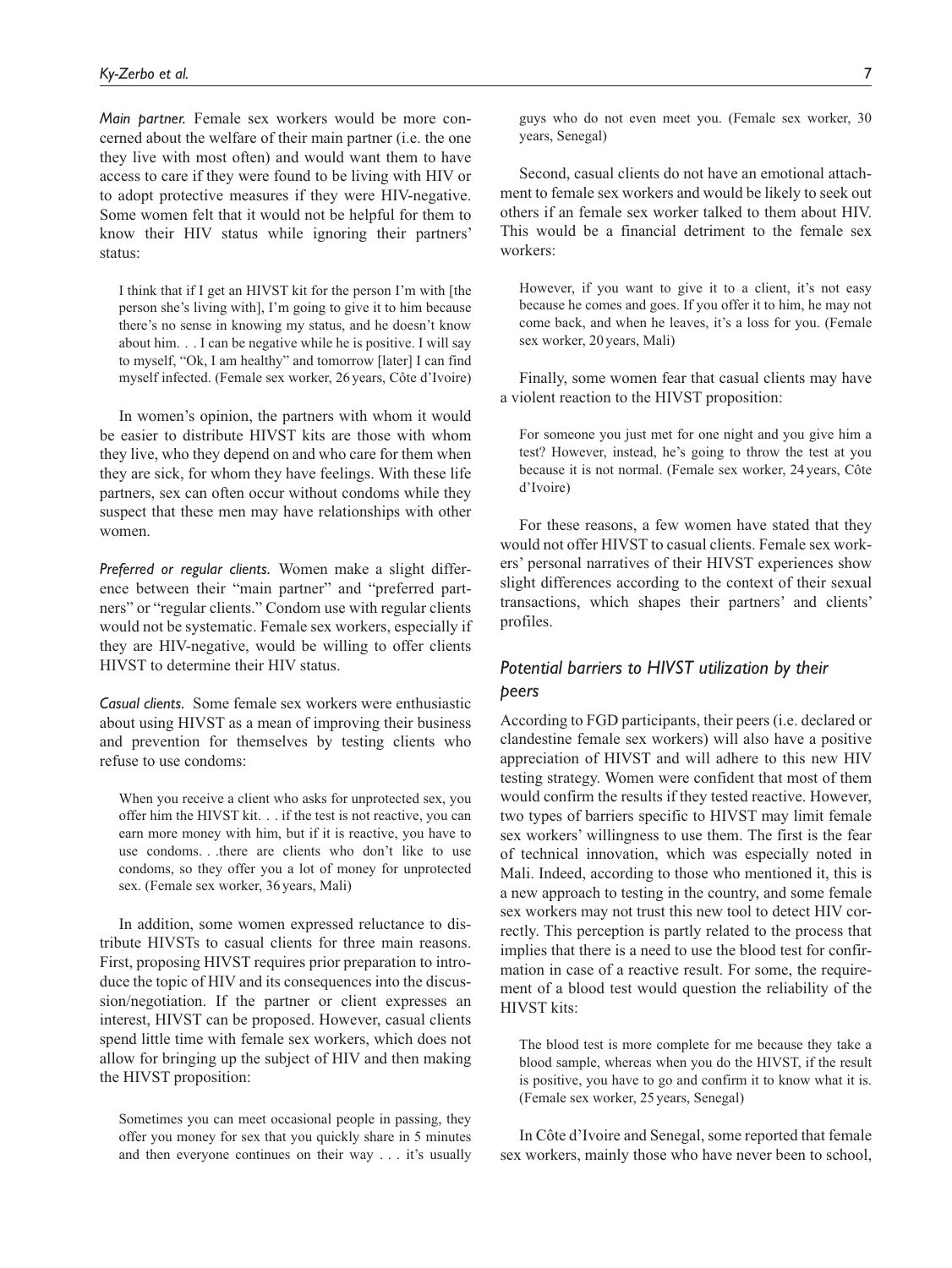might refuse HIVST because they would doubt their ability to correctly perform the test and interpret the results on their own.

## **Discussion**

In this qualitative multi-site study conducted in three West Africa countries, it was found that female sex workers have a favorable attitude toward using oral HIVST kits. They also acknowledge that some barriers could potentially limit utilization of HIVST by their peers. With the support of the ATLAS program's tools and instructions for use, most women are interested in using kits without supervision. They are generally confident that female sex workers will follow up with confirmatory testing in the case of a reactive HIVST. They are also willing to redistribute them to their partners and clients. Secondary distribution to life partners and regular clients by female sex workers seems to be easy, while secondary distribution to occasional clients might be more difficult and limited.

## *Female sex workers' perceptions of HIVST*

From the perspective of HIVST utilization, female sex workers were enthusiastic about some of the perceived benefits, including (1) discretion, which helps to reduce stigma, (2) control over information about HIV status, which improves confidentiality management, and (3) practical benefits, including empowerment and self-esteem. Overall, HIVST addresses some barriers specific to both facility-based testing and community-based outreach strategies using rapid tests. Qualitative and quantitative studies among female sex workers in sub-Saharan Africa have also found that HIVST is preferred to routine testing in facilities.<sup>15-17,19,21,22</sup> Confidentiality is one of the advantages of HIVST, which was found in almost all perception analyses among female sex workers.17,19,23 HIVST can help reduce the fear of a confidentiality breach by providers and through peer gossip.<sup>23</sup> In addition, women value perceived empowerment and self-responsibility as a benefit of choosing when and where to test and seek care, as described elsewhere.19 HIVST allows them to bypass service providers who perform outreach testing.<sup>17,19</sup> Confidentiality and perceived ownership of the decision about testing may also explain the preference for unsupervised HIVST that female sex workers often expressed in this study.

In addition,  $WHO^{13}$  guidelines recommend that key populations be tested frequently, that is, every 3–6months, based on individual risk factors. This leads to several trips to facilities when testing is carried out at fixed sites. Although a reactive test requires referral to facilities for confirmation, performing a screening test first was perceived as an advantage by our respondents. As described elsewhere, this study found the perceived benefits of saving time and financial resources related to transportation costs to facilities.<sup>17,21,23</sup> The oral fluid-based nature of the test, as opposed to bloodbased, was also seen as an advantage in this study, as it was in most studies among key populations.<sup>24,25</sup> The reluctance toward oral testing expressed in one focus group in this study is justified because female sex workers were familiar with using blood tests. This was also found in a study among female sex workers in Botswana, where they had doubts about HIVST's reliability.19 The need for a blood test after a reactive oral HIVST, perceived as a limitation by a few female sex workers, has been described in other settings.<sup>23</sup> The results from previous studies have found anticipated concerns about female sex workers' ability to perform HIVST and correctly interpret the results. $17,19$ These were minimized in this study, where the majority of participants had already used HIVST. The availability of various support tools in the ATLAS program may have positively influenced their opinions: a video in different languages, a free hotline, and other written and visual materials.<sup>26</sup>

Although the majority of the participants stated that their peers would go for results confirmation following a reactive HIVST, some of them mentioned difficulties that they might face. Concerns about not following up with care have also been described in findings in Botswana.<sup>19</sup> As alternatives, participants in this study proposed two options, namely, maintaining contact with peer educators and outreach units at female sex workers' sites to facilitate access to confirmation services. While these suggestions are somewhat contradictory to their general perceptions of HIVST benefits, they may help some female sex workers follow up with confirmatory testing and linkage to care services.

Concern about negative reactions to a reactive result from users, such as violence, depression, or suicide, as described elsewhere,  $17,23$  were not found to be prominent themes in this study.

# *An opportunity to test sexual partners and clients*

The WHO<sup>27</sup> recommends social network-based approaches to HIV testing for key populations as part of a comprehensive package of care and prevention. The majority of female sex workers expressed their willingness to distribute HIVST kits to their sexual partners. However, female sex workers are concerned about the reaction of their partners, and they propose strategies to avoid violent reactions.19,23,28 They also tend to make distinctions between partners and clients in offering HIVSTs. According to the results of this study, they would be more reluctant to propose HIVST to casual clients than to regular partners/clients, with an intermediate category related to their main partner that may include dependency (economic or other), attachment, parenthood, and so on.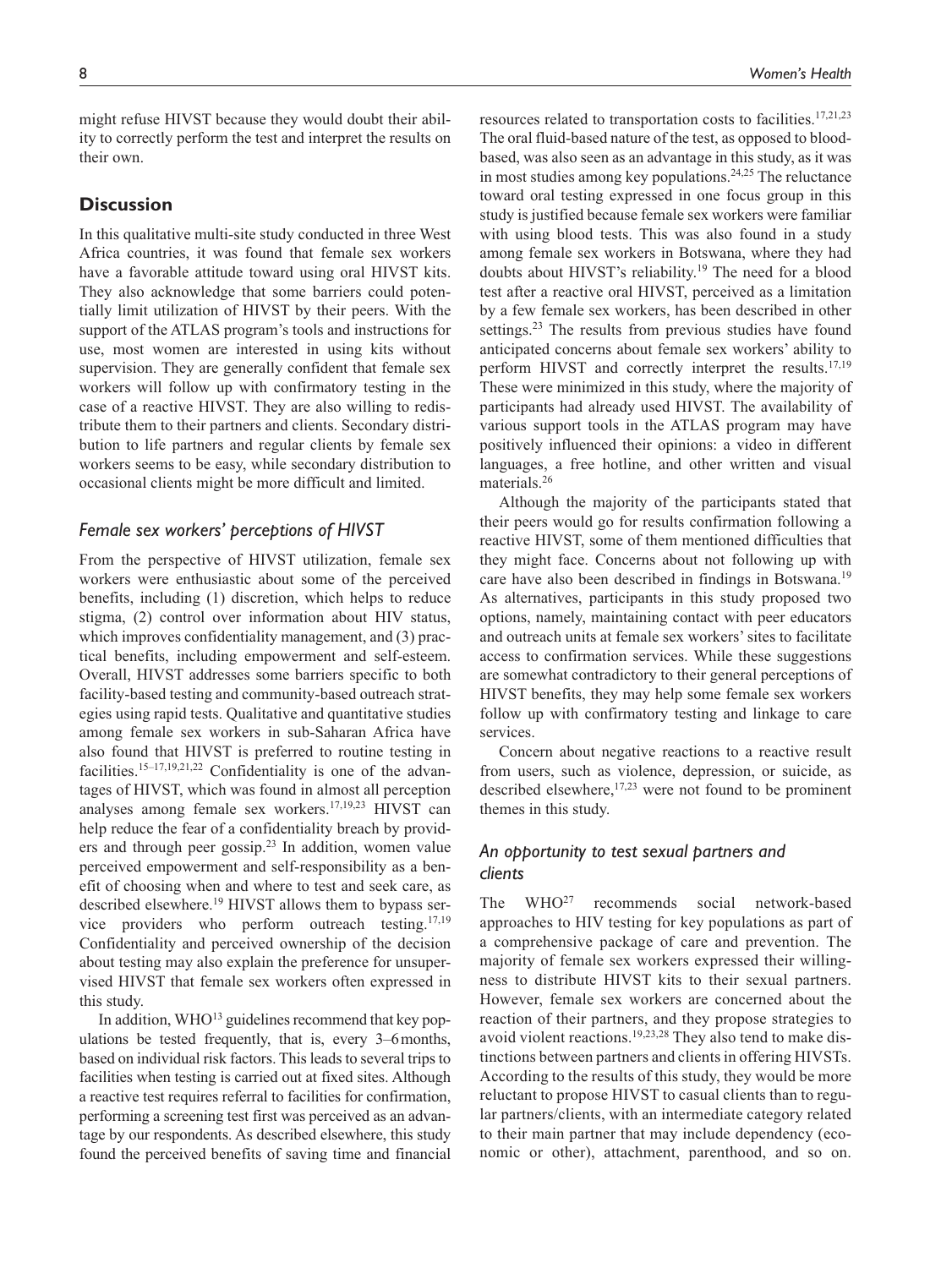Regular partners have already been considered in some cases as fathers or spouses in the prevention of motherto-child transmission (PMTCT) programs, even in prenuptial testing. With HIVST, those who have escaped these two strategies of testing could be reached.

The difficulties in offering HIVST to casual clients compared to partners were reflected in the results of a previous study among key populations in Senegal.20 The authors found that 78.5% of female sex workers would be willing to offer HIVST to their primary partner, while only 65.8% were willing to offer it to casual partners. The complexity of dealing with casual clients may be related in part to the short time female sex workers spend with them. Serosorting clients who refuse condoms were seen as an opportunity by participants in this study, as previously described in Uganda. Faced with vulnerability in terms of lack of resources to convince clients to use condoms, the risks of condom breakage and clients' incentives to have sex without condoms, female sex workers perceived the rollout of HIVST in their settings as an opportunity for them to test clients before sex.<sup>23</sup> In a PrEP program in Uganda, female sex workers reported using HIVST to test clients to earn more money by accepting condomless sex.29 This "benefit" was also perceived by female sex workers in this study. Without preexposure prophylaxis (PrEP), there could be a risk of HIV exposure if HIVST is performed with a partner or client who was recently exposed to the virus. Indeed, with HIVST, the window can be as long as  $12$  weeks.<sup>30</sup> This attention also applies to female sex workers who may use HIVSTs immediately after exposure to the virus to ensure that they are still HIV-negative. However, it could be a risk-reduction strategy if female sex workers refuse condomless sex with a client that has a reactive test, while they could have accepted the transaction in the absence of HIVST.

Concerns that female sex workers with a reactive test result would willingly expose their clients and partners to HIV were not found in this study.<sup>17</sup> In practice, authors have reported that HIVST did not increase female sex workers exposure in terms of risk-taking (condomless sex) with partners and clients.<sup>31,32</sup> Others reported that HIVST use would have positive effects on female sex workers behavior in terms of reducing the number of sexual partners, a topic that we did not analyze in this study.<sup>33</sup>

In the end, previous findings from a perception study among major HIV testing stakeholders in the study countries raised concerns about female sex workers' willingness to distribute HIVSTs to their partners and clients due to a lack of technical expertise in explaining how to perform it. This limitation was not mentioned at all by the female sex workers participants in this study. Neither was the fear of HIV-related stigma as a limitation to the willingness to redistribute HIVSTs to partners and clients, which had also been previously raised.<sup>34</sup>

## **Study limitation**

The participants discussed information in groups and disclosure may have been influenced by social desirability. Important biases are unlikely, however, as participants seemed to express themselves freely in the presence of data collectors who are not peer educators, nor health providers, and who guaranteed confidentiality. A second limitation is that some female sex workers were already familiar with HIVST and others were not. Those who were newly aware of HIVST may have been influenced by others. Finally, the study participants were mobilized by peer educators. The participating female sex workers could have been easier to reach and therefore have better access to services, including testing and HIVST. Their opinion could be different from non-professional female sex workers who might have a different access to health services. This explains why most had already used HIVST kits and they were thus able to express themselves about their experiences rather than their perceptions, which further consolidate the results.

# **Conclusion**

Globally, female sex workers in Côte d'Ivoire, Mali, and Senegal have some favorable attitudes toward the use of oral HIVST, namely, reduction of facility-based stigma, more confidentiality, autonomy, and empowerment. Few believe that their peers would be reluctant to engage in such a practice. HIVST is perceived by female sex workers as a facilitator to access HIV testing, reduce stigma, and facilitate transactions with clients. The perception that condomless sex is safe just after a non-reactive HIVST needs program managers' attention. Most are willing to redistribute HIVST to their sexual partners, depending on the nature of their social relations with them. They feel more comfortable distributing it to those with whom condom use is inconsistent for any reason and to those who have time to talk. This favorable attitude is an opportunity to improve regular testing among female sex workers and HIV status knowledge among sexual partners and clients. Ending the AIDS epidemic by 2030 hinges on achieving high HIV diagnosis coverage, especially among key populations, and HIVST can improve access to HIV testing for female sex workers and the members of their sexual and social networks.

#### **Author contribution(s)**

**Odette Ky-Zerbo:** Conceptualization; Data curation; Formal analysis; Methodology; Supervision; Writing—original draft; Writing—review and editing.

**Alice Desclaux:** Conceptualization; Investigation; Supervision; Validation; Writing—review and editing.

**Sokhna Boye:** Writing—review and editing.

**Anthony Vautier:** Conceptualization; Project administration; Writing—review and editing.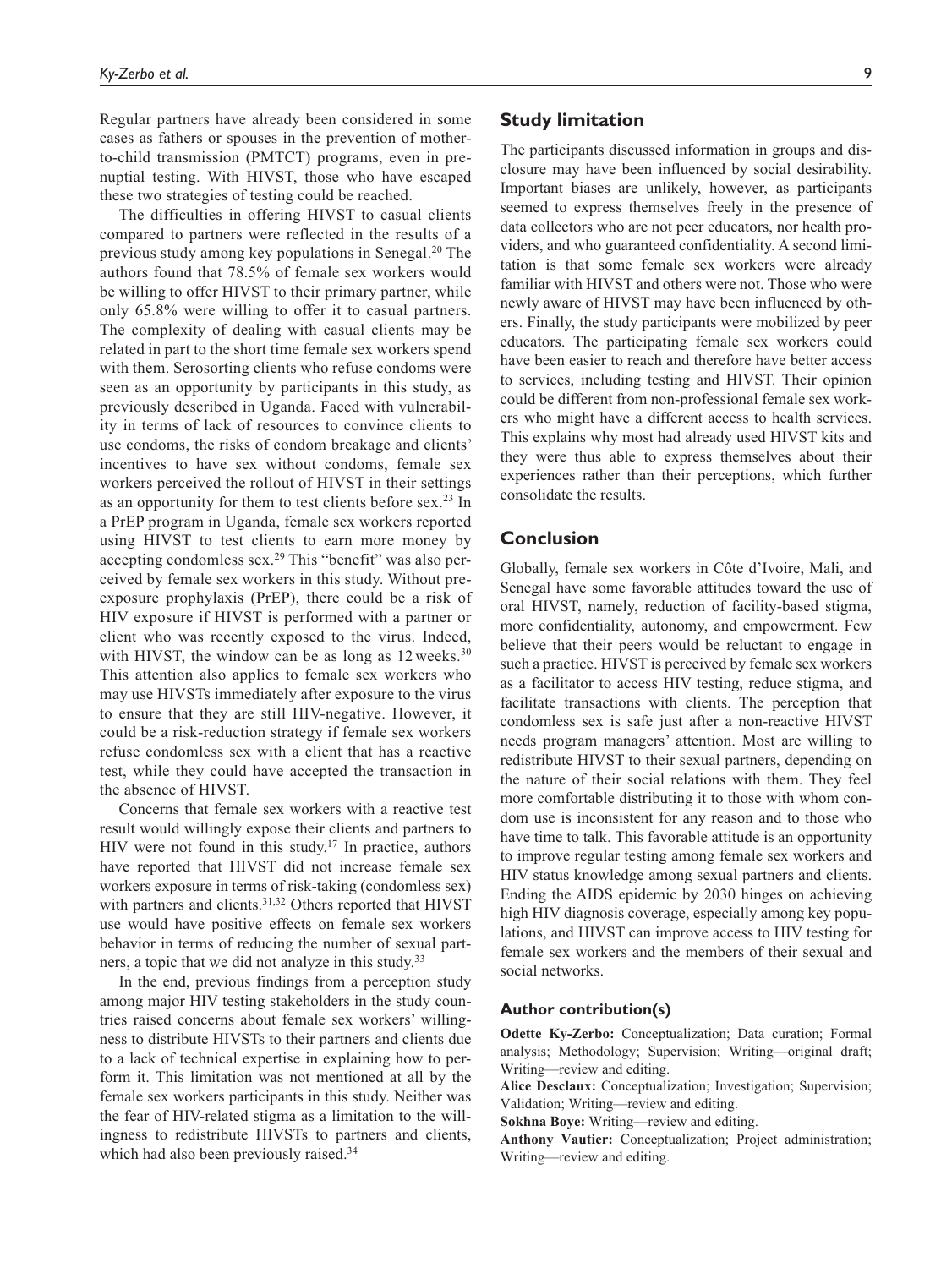**Nicolas Rouveau:** Conceptualization; Project administration; Writing—review and editing.

**Brou Alexis Kouadio:** Formal analysis; Investigation; Software; Writing—review and editing.

**Arlette Simo Fotso:** Writing—review and editing.

**Dolorès Pourette:** Writing—review and editing.

**Mathieu Maheu-Giroux:** Writing—review and editing.

**Souleymane Sow:** Investigation; Writing—review and editing. **Cheick Sidi Camara:** Investigation; Writing—review and editing.

**Clémence Doumenc-Aïdara:** Conceptualization; Funding acquisition; Project administration; Writing—review and editing.

**Abdelaye Keita:** Writing—review and editing.

**Marie Claude Boily:** Writing—review and editing.

**Romain Silhol:** Writing—review and editing.

**Marc d'Elbée**: Writing—review and editing.

**Anne Bekelynck:** Writing—review and editing.

**Papa Alioune Gueye:** Writing—review and editing.

Papa Moussa Diop: Writing—review and editing.

**Olivier Geoffroy:** Writing—review and editing.

**Odé Kanku Kamemba:** Writing—review and editing. **Sanata Diallo:** Supervision.

**Eboi Ehui:** Supervision; Writing—review and editing.

**Cheick Tidiane Ndour:** Supervision; Writing—review and editing.

**Joseph Larmarange:** Conceptualization; Funding acquisition; Methodology; Project administration; Validation; Writing review and editing. Atlas team Allas team: Project administration; Writing—review and editing.

#### **Declaration of conflicting interests**

The author(s) declared no potential conflicts of interest with respect to the research, authorship, and/or publication of this article.

#### **Ethical approval and consent to participate**

Both the research protocol and the data collection tools were approved by the WHO and the countries' ethics committees: WHO Ethical Research Committee (7 August 2019, reference: ERC 0003181); National Ethics Committee for Life Sciences and Health of Côte d'Ivoire (28 May 2019, reference: 049-19/ MSHP/CNESVS-kp); Ethics Committee of the Faculty of Medicine and Pharmacy of the University of Bamako, Mali (14 August 2019, reference: 2019/88/CE/FMPOS); and the National Ethics Committee for Health Research of Senegal (26 July 2019, protocol SEN19/32). Prior to FGD initiation, an information sheet was read to participants and translated into the local language when necessary. All participants signed a consent form to participate in the study, as well as for the audio recordings.

#### **Funding**

The author(s) disclosed receipt of the following financial support for the research, authorship, and/or publication of this article: This work was supported by Unitaid (grant number 2018-23- ATLAS) with additional funding from Agence Française pour le Développement (AFD). Romain Silhol and Marie-Claude Boily

acknowledge funding from the MRC Centre for Global Infectious Disease Analysis (reference MR/R015600/1), jointly funded by the UK Medical Research Council (MRC) and the UK Foreign, Commonwealth & Development Office (FCDO), under the MRC/FCDO Concordat agreement and is also part of the EDCTP2 programme supported by the European Union.

## **ORCID iDs**

Odette Ky-Zerbo **b** <https://orcid.org/0000-0002-0018-1580>

Anthony Vautier **h**ttps://orcid.org/0000-0001-8039-6479

Papa Alioune Gueye D <https://orcid.org/0000-0003-0592-1004>

Joseph Larmarange **b** <https://orcid.org/0000-0001-7097-700X>

#### **Availability of data and materials**

The data sets analyzed during this study are not publicly available due to conditions agreed upon with the participants but are available from the corresponding author on reasonable request.

#### **Supplemental material**

Supplemental material for this article is available online.

#### **References**

- 1. UNAIDS. Core epidemiology slides, [https://www.unaids.](https://www.unaids.org/en/resources/documents/2020/core-epidemiology-slides) [org/en/resources/documents/2020/core-epidemiology](https://www.unaids.org/en/resources/documents/2020/core-epidemiology-slides)[slides](https://www.unaids.org/en/resources/documents/2020/core-epidemiology-slides)
- 2. AIDSinfo. UNAIDS, <https://aidsinfo.unaids.org/>
- 3. Chanda MM, Perez-Brumer AG, Ortblad KF, et al. Barriers and facilitators to HIV testing among Zambian female sex workers in three transit hubs. *AIDS Patient Care STDS* 2017; 31(7): 290–296.
- 4. Tokar A, Broerse JEW, Blanchard J, et al. HIV testing and counseling among female sex workers: a systematic literature review. *AIDS Behav* 2018; 22(8): 2435–2457.
- 5. Nnko S, Kuringe E, Nyato D, et al. Determinants of access to HIV testing and counselling services among female sex workers in sub-Saharan Africa: a systematic review. *BMC Public Health* 2019; 19(1): 15.
- 6. Wanyenze RK, Musinguzi G, Kiguli J, et al. "When they know that you are a sex worker, you will be the last person to be treated": perceptions and experiences of female sex workers in accessing HIV services in Uganda. *BMC Int Health Hum Rights* 2017; 17(1): 11.
- 7. Kim HY, Grosso A, Ky-Zerbo O, et al. Stigma as a barrier to health care utilization among female sex workers and men who have sex with men in Burkina Faso. *Ann Epidemiol* 2018; 28(1): 13–19.
- 8. UNAIDS. UNAIDS joins forces with the one million community health workers campaign to achieve the 90–90–90 treatment target, [https://www.unaids.org/en/resources/](https://www.unaids.org/en/resources/presscentre/featurestories/2016/february/20160202_909090) [presscentre/featurestories/2016/february/20160202\\_909090](https://www.unaids.org/en/resources/presscentre/featurestories/2016/february/20160202_909090)
- 9. Davoust M, Drainoni ML, Baughman A, et al. "He gave me spirit and hope": client experiences with the implementation of community health worker programs in HIV care. *AIDS Patient Care STDS* 2021; 35(8): 318–326.
- 10. UNAIDS. 2020 progress reports submitted by countries, [https://www.unaids.org/en/dataanalysis/knowyourre](https://www.unaids.org/en/dataanalysis/knowyourresponse/countryprogressreports/2020countries)[sponse/countryprogressreports/2020countries](https://www.unaids.org/en/dataanalysis/knowyourresponse/countryprogressreports/2020countries)